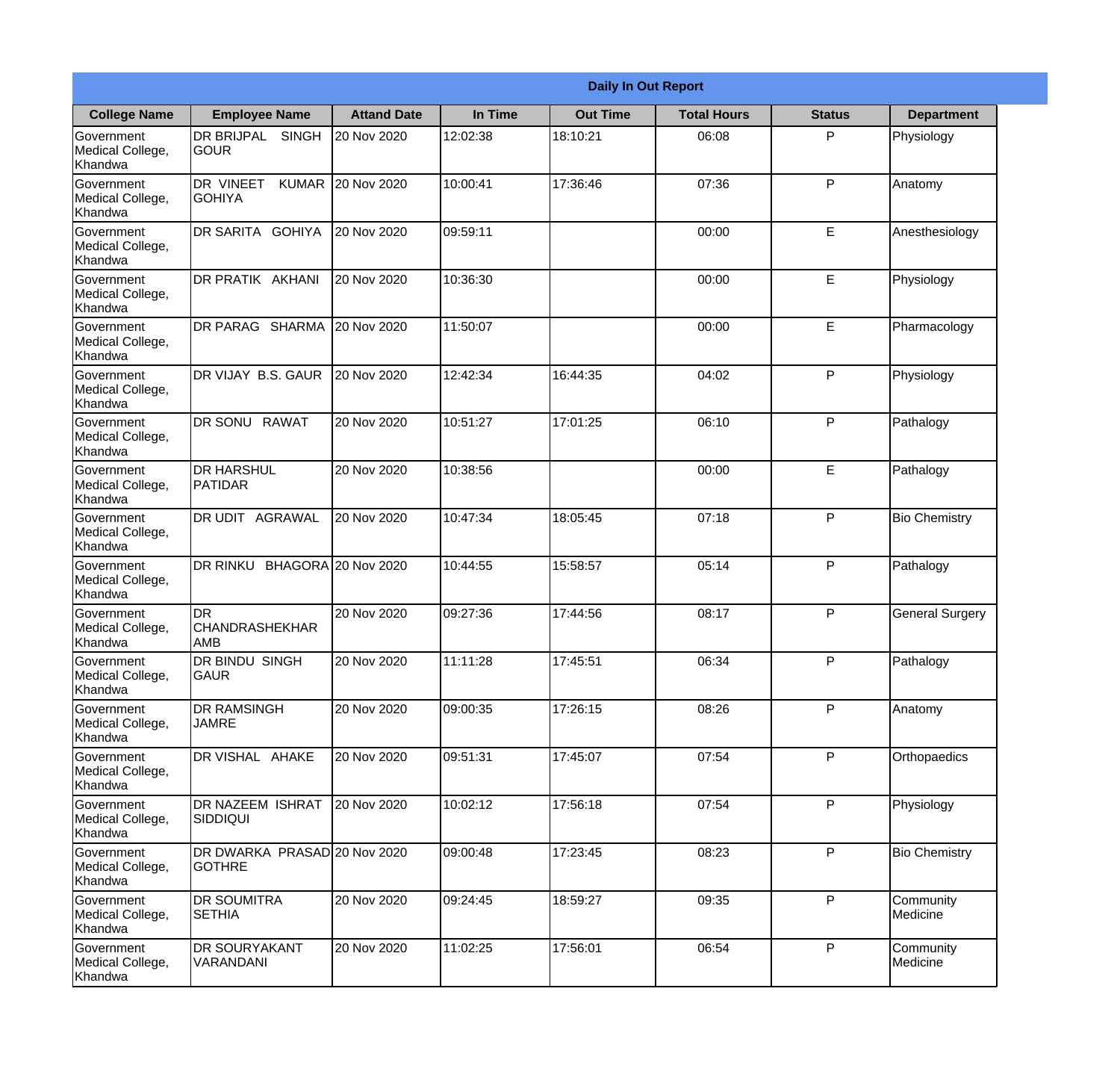| <b>Designation</b>                  | <b>Category</b>                |
|-------------------------------------|--------------------------------|
| Demonstrator/Tutor Non Clinical     |                                |
| Professor                           | Non Clinical                   |
| Professor                           | Clinical                       |
| <b>Assistant Professor</b>          | Non Clinical                   |
| Professor                           | Para Clinical                  |
| Associate Professor Non Clinical    |                                |
| Demonstrator/Tutor Para Clinical    |                                |
| Assistant Professor   Para Clinical |                                |
| Associate Professor Non Clinical    |                                |
| Assistant Professor   Para Clinical |                                |
| Assistant Professor                 | <i><u><b>I</b>Clinical</u></i> |
| Associate Professor Para Clinical   |                                |
| Demonstrator/Tutor Non Clinical     |                                |
| Assistant Professor   Clinical      |                                |
| Professor                           | Non Clinical                   |
| Demonstrator/Tutor   Non Clinical   |                                |
| <b>Assistant Professor</b>          | Para Clinical                  |
| Demonstrator/Tutor   Para Clinical  |                                |

## **Daily In Out Report**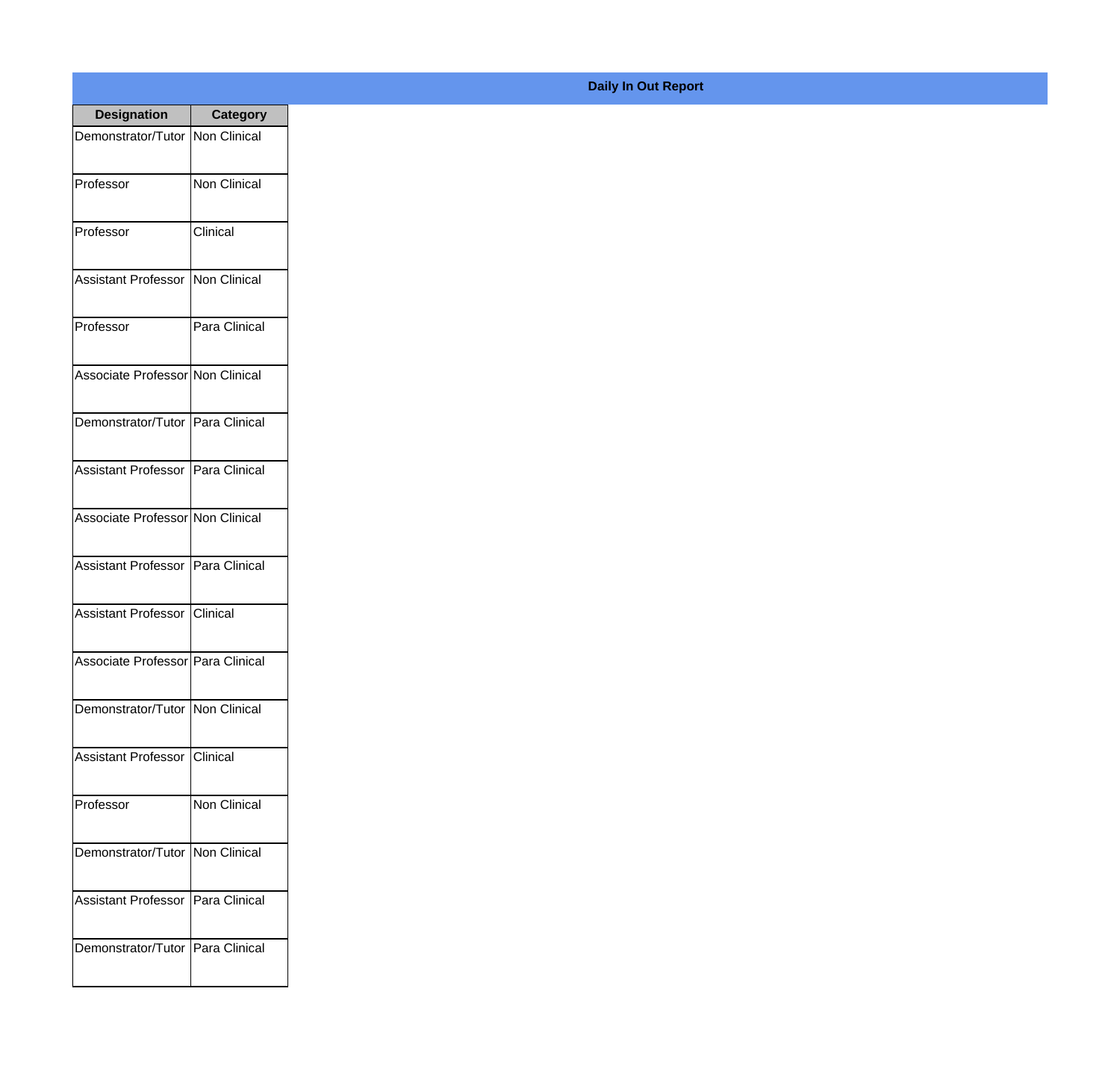|                                                         |                                                       |                   |          |          | <b>Daily In Out Report</b> |              |                         |
|---------------------------------------------------------|-------------------------------------------------------|-------------------|----------|----------|----------------------------|--------------|-------------------------|
| Government<br>Medical College,<br>Khandwa               | DR LEENA PARIHAR 20 Nov 2020                          |                   | 09:01:49 | 17:01:38 | 08:00                      | P            | Community<br>Medicine   |
| <b>Government</b><br>Medical College,<br>Khandwa        | DR SACHIN PARMAR 20 Nov 2020                          |                   | 10:32:48 | 18:59:16 | 08:27                      | $\mathsf{P}$ | Community<br>Medicine   |
| <b>Government</b><br>Medical College,<br><b>Khandwa</b> | DR SAGAR MEENA                                        | 20 Nov 2020       | 10:21:55 |          | 00:00                      | E            | Forensic<br>Medicine    |
| <b>Government</b><br>Medical College,<br>Khandwa        | DR PRAMILA VERMA 20 Nov 2020                          |                   | 11:40:01 |          | 00:00                      | E            | Paediatrics             |
| <b>Government</b><br>Medical College,<br>Khandwa        | DR MANOJ BALKE                                        | 20 Nov 2020       | 09:30:19 |          | 00:00                      | E            | Ophthalmology           |
| <b>Government</b><br>Medical College,<br>Khandwa        | <b>DR GARIMA</b><br>AGRAWAL<br><b>VARSHNEY</b>        | 20 Nov 2020       | 10:08:51 | 15:53:12 | 05:45                      | $\mathsf{P}$ | Paediatrics             |
| Government<br>Medical College,<br>Khandwa               | <b>DR SIDDHARTH</b><br><b>BANODE</b>                  | 20 Nov 2020       | 09:16:02 | 17:38:03 | 08:22                      | P            | Pharmacology            |
| Government<br>Medical College,<br>Khandwa               | <b>DR CHANDNI</b><br>KAROLE                           | 20 Nov 2020       | 09:41:43 |          | 00:00                      | E            | Ophthalmology           |
| Government<br>Medical College,<br>Khandwa               | <b>DR PRIYA KAPOOR</b><br><b>KAPOOR</b>               | 20 Nov 2020       | 09:57:17 | 16:59:25 | 07:02                      | $\mathsf{P}$ | Pathalogy               |
| <b>Government</b><br>Medical College,<br>Khandwa        | <b>DR SAPNA</b><br><b>MAHESHRAM</b>                   | 20 Nov 2020       | 09:35:37 | 18:21:31 | 08:46                      | P            | Community<br>Medicine   |
| <b>Government</b><br>Medical College,<br>Khandwa        | <b>DR RAJENDRA</b><br><b>SINGH MANDLOI</b>            | 20 Nov 2020       | 12:02:27 | 17:41:54 | 05:39                      | P            | <b>Bio Chemistry</b>    |
| Government<br>Medical College,<br>Khandwa               | <b>DR SEEMA</b><br><b>SUDHAKARRAO</b><br><b>SUTAY</b> | 20 Nov 2020       | 10:54:21 |          | 00:00                      | E            | Forensic<br>Medicine    |
| <b>Government</b><br>Medical College,<br>Khandwa        | <b>DR AJAY</b><br>NARWARIYA                           | 20 Nov 2020       | 11:40:40 | 17:22:39 | 05:42                      | P            | Microbiology            |
| Government<br>Medical College,<br>Khandwa               | DR RAKESH SINGH<br><b>HAZARI</b>                      | 20 Nov 2020       | 15:53:57 |          | 00:00                      | E            | Pathalogy               |
| Government<br>Medical College,<br>Khandwa               | <b>DR ANANT</b><br><b>TUKARAM PAWAR</b>               | 20 Nov 2020       | 11:48:08 | 18:59:02 | 07:11                      | P            | Community<br>Medicine   |
| Government<br>Medical College,<br>Khandwa               | DR SHAIKH M.KHALIQ 20 Nov 2020                        |                   | 10:39:54 |          | 00:00                      | E            | <b>Bio Chemistry</b>    |
| Government<br>Medical College,<br>Khandwa               | <b>DR PANKAJ</b><br><b>JAIN</b>                       | KUMAR 20 Nov 2020 | 13:06:10 |          | 00:00                      | E            | <b>General Medicine</b> |
| Government<br>Medical College,<br>Khandwa               | <b>DR MAHENDRA</b><br>PANWAR                          | 20 Nov 2020       | 09:28:16 |          | 00:00                      | E            | Orthopaedics            |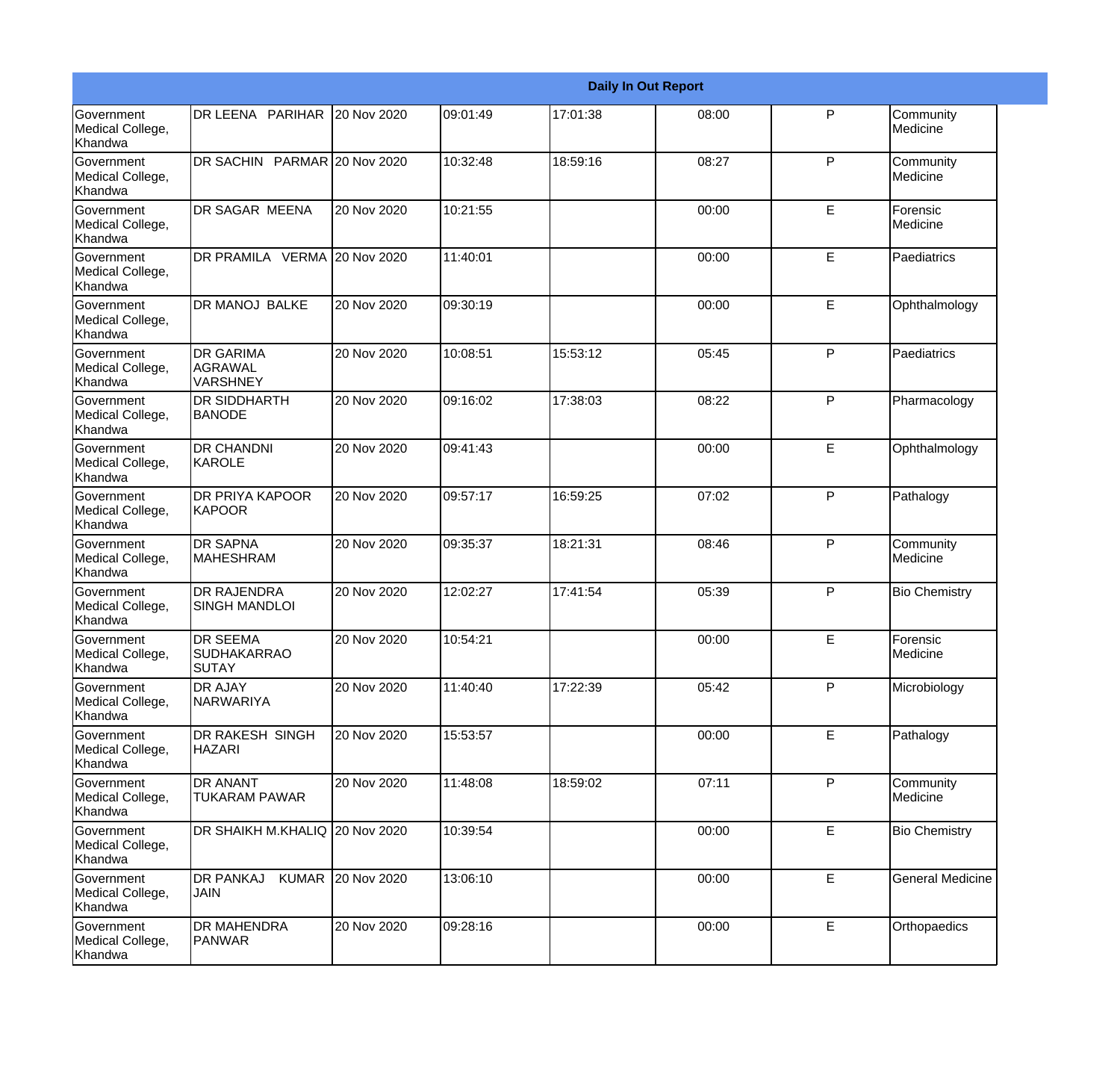| Assistant Professor Para Clinical |                 |
|-----------------------------------|-----------------|
| Assistant Professor Para Clinical |                 |
|                                   |                 |
| Demonstrator/Tutor Para Clinical  |                 |
| Professor                         | <b>Clinical</b> |
|                                   |                 |
| Assistant Professor Clinical      |                 |
| Associate Professor Clinical      |                 |
|                                   |                 |
| Associate Professor Para Clinical |                 |
| Assistant Professor Clinical      |                 |
|                                   |                 |
| Demonstrator/Tutor Para Clinical  |                 |
| Associate Professor Para Clinical |                 |
| Demonstrator/Tutor Non Clinical   |                 |
|                                   |                 |
| Professor                         | Para Clinical   |
| Demonstrator/Tutor Para Clinical  |                 |
|                                   |                 |
| Professor                         | Para Clinical   |
| Professor                         | Para Clinical   |
|                                   |                 |
| Professor                         | Non Clinical    |
| Assistant Professor               | <b>Clinical</b> |
|                                   |                 |
| Assistant Professor               | Clinical        |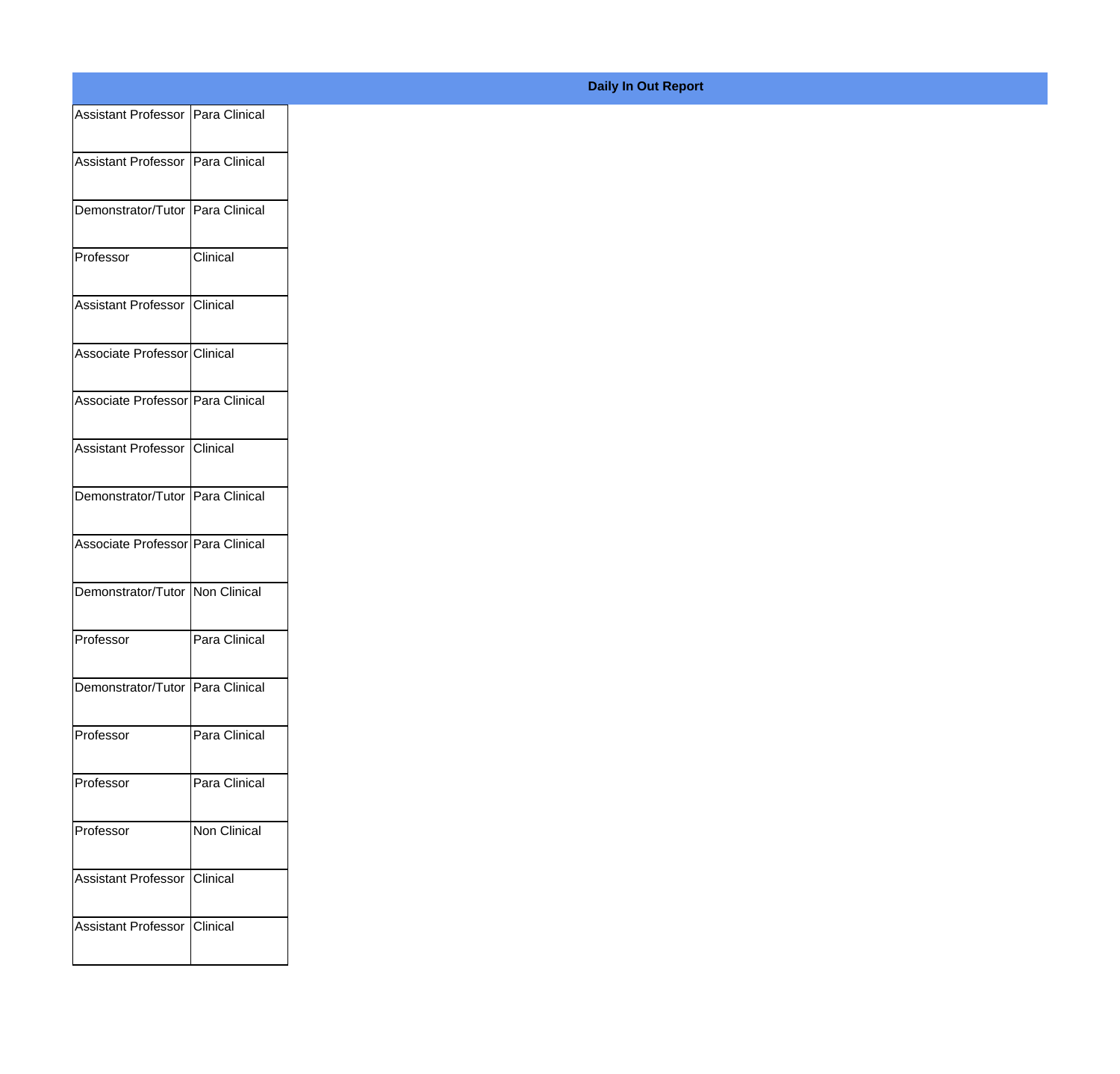|                                                  |                                                   |             |          |          | <b>Daily In Out Report</b> |   |                             |
|--------------------------------------------------|---------------------------------------------------|-------------|----------|----------|----------------------------|---|-----------------------------|
| Government<br>Medical College,<br>Khandwa        | <b>DR NITESHKUMAR</b><br>KISHORILAL<br>RATHORE    | 20 Nov 2020 | 09:57:05 | 17:46:35 | 07:49                      | P | Pharmacology                |
| Government<br>Medical College,<br>Khandwa        | <b>DR PRIYESH</b><br>MARSKOLE                     | 20 Nov 2020 | 10:12:12 | 17:17:50 | 07:05                      | P | Community<br>Medicine       |
| <b>Government</b><br>Medical College,<br>Khandwa | DR NEERAJ KUMAR                                   | 20 Nov 2020 | 09:45:21 | 16:40:37 | 06:55                      | P | Dentisry                    |
| <b>Government</b><br>Medical College,<br>Khandwa | DR VIJAY NAYAK                                    | 20 Nov 2020 | 10:47:23 |          | 00:00                      | E | Anatomy                     |
| Government<br>Medical College,<br>Khandwa        | DR SUNIL<br><b>BAJOLIYA</b>                       | 20 Nov 2020 | 09:30:58 | 18:35:17 | 09:05                      | P | OTO-Rhiono-<br>Laryngology  |
| Government<br>Medical College,<br>Khandwa        | <b>DR NISHA MANDLOI</b><br>PANWAR                 | 20 Nov 2020 | 09:29:10 |          | 00:00                      | E | Obstetrics &<br>Gynaecology |
| Government<br>Medical College,<br>Khandwa        | <b>DR NANDINI DIXIT</b>                           | 20 Nov 2020 | 10:01:43 |          | 00:00                      | E | Paediatrics                 |
| Government<br>Medical College,<br>Khandwa        | <b>DR SATISH</b><br><b>CHANDEL</b>                | 20 Nov 2020 | 11:44:29 | 19:27:27 | 07:43                      | P | Pharmacology                |
| Government<br>Medical College,<br>Khandwa        | <b>DR JITENDRA</b><br><b>AHIRWAR</b>              | 20 Nov 2020 | 16:57:08 |          | 00:00                      | E | Pathalogy                   |
| Government<br>Medical College,<br>Khandwa        | <b>DR MUKTESHWARI</b><br><b>GUPTA</b>             | 20 Nov 2020 | 10:34:24 | 17:50:22 | 07:16                      | P | Pharmacology                |
| <b>Government</b><br>Medical College,<br>Khandwa | <b>DR PURTI AGARWAL</b><br>SAINI                  | 20 Nov 2020 | 10:40:38 | 15:59:22 | 05:19                      | P | Pathalogy                   |
| Government<br>Medical College,<br>Khandwa        | DR YASHPAL RAY                                    | 20 Nov 2020 | 11:08:53 |          | 00:00                      | Е | Anatomy                     |
| Government<br>Medical College,<br>Khandwa        | <b>DR DEEPIKA</b><br>PANWAR                       | 20 Nov 2020 | 11:19:17 | 18:12:05 | 06:53                      | P | <b>Bio Chemistry</b>        |
| Government<br>Medical College,<br>Khandwa        | <b>KUMAR</b><br><b>DR VISHAL</b><br><b>THAKRE</b> | 20 Nov 2020 | 09:42:09 | 17:26:22 | 07:44                      | P | Physiology                  |
| Government<br>Medical College,<br>Khandwa        | MOHIT GARG                                        | 20 Nov 2020 | 14:47:33 |          | 00:00                      | E | <b>General Medicine</b>     |